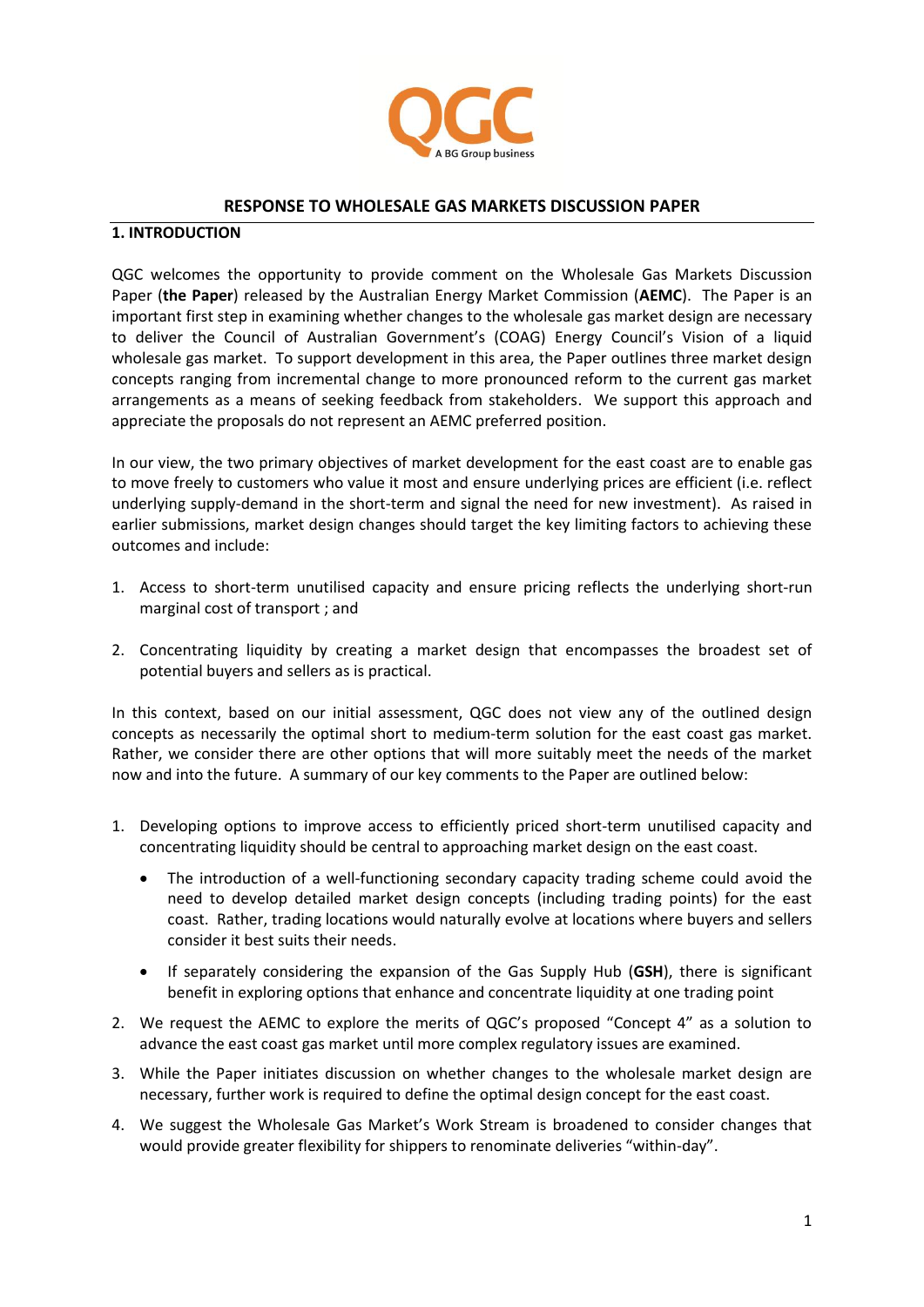## **2. ADDRESS THE UNDERLYING ISSUES - ACCESS TO EFFICIENTLY PRICED SHORT-TERM UNUTILISED CAPACITY**

Addressing the fundamental issue of bringing unutilised short-term pipeline capacity to market is likely to remove the need to introduce or prescribe alternative physical or virtual trading hubs.. With a more open and efficiently priced short-term pipeline capacity trading environment, gas trading locations will naturally evolve at locations where buyers and sellers consider it best suits their needs.

Enabling more effective secondary capacity trading (at floating prices that reflect dynamic short-run supply and demand conditions), would likely encourage greater participation and liquidity at the Wallumbilla GSH including involvement from those participants in southern markets who may not currently hold long-term firm capacity.

While we recognise issues around capacity trading are being considered through a separate Work Stream, it is difficult to separate this issue from fundamental market design. For this reason we request the AEMC to consider these two issues as an integrated package of work.

#### **3. THE IMPORTANCE OF CONCENTRATING LIQUIDITY**

Given it will take time to establish an effective secondary capacity trading scheme and the limited size of the east coast market, there is significant benefit in exploring design concepts that enhance and concentrate liquidity at one trading point (e.g. Wallumbilla).

This will provide sufficient depth to enable the establishment of an efficient reference price, which is necessary if the Australian Stock Exchange (ASX) futures contract is to be successfully traded and also assist parties wishing to enter into bi-lateral arrangements. Increased trading at one point narrows the bid-offer spreads and the overall price ticks between trades, which is a commonly used indicator of liquidity. Developing an effective futures market is in the long-term interest of consumers providing instruments to hedge risk and underpin long-term security of supply.

While the Wallumbilla GSH has only been operating for 18 months, outcomes to date are promising. There are, however improvements that can be introduced to ensure it develops into a liquid and transparent market.

A significant proportion of the trading activity was concentrated in Q3 last year and trading volumes have increased more recently in the lead-up to the commissioning of the other LNG projects. It is, however, uncertain whether this will be sustained beyond this period. Moving forward, the underlying design of the market may limit trading from reaching levels that are sufficiently high to bring about the establishment of a credible reference price. For example the number of registered participants has remained relatively unchanged since the market commenced, which may suggest that there are factors limiting new players joining the market and / or additional volumes being traded.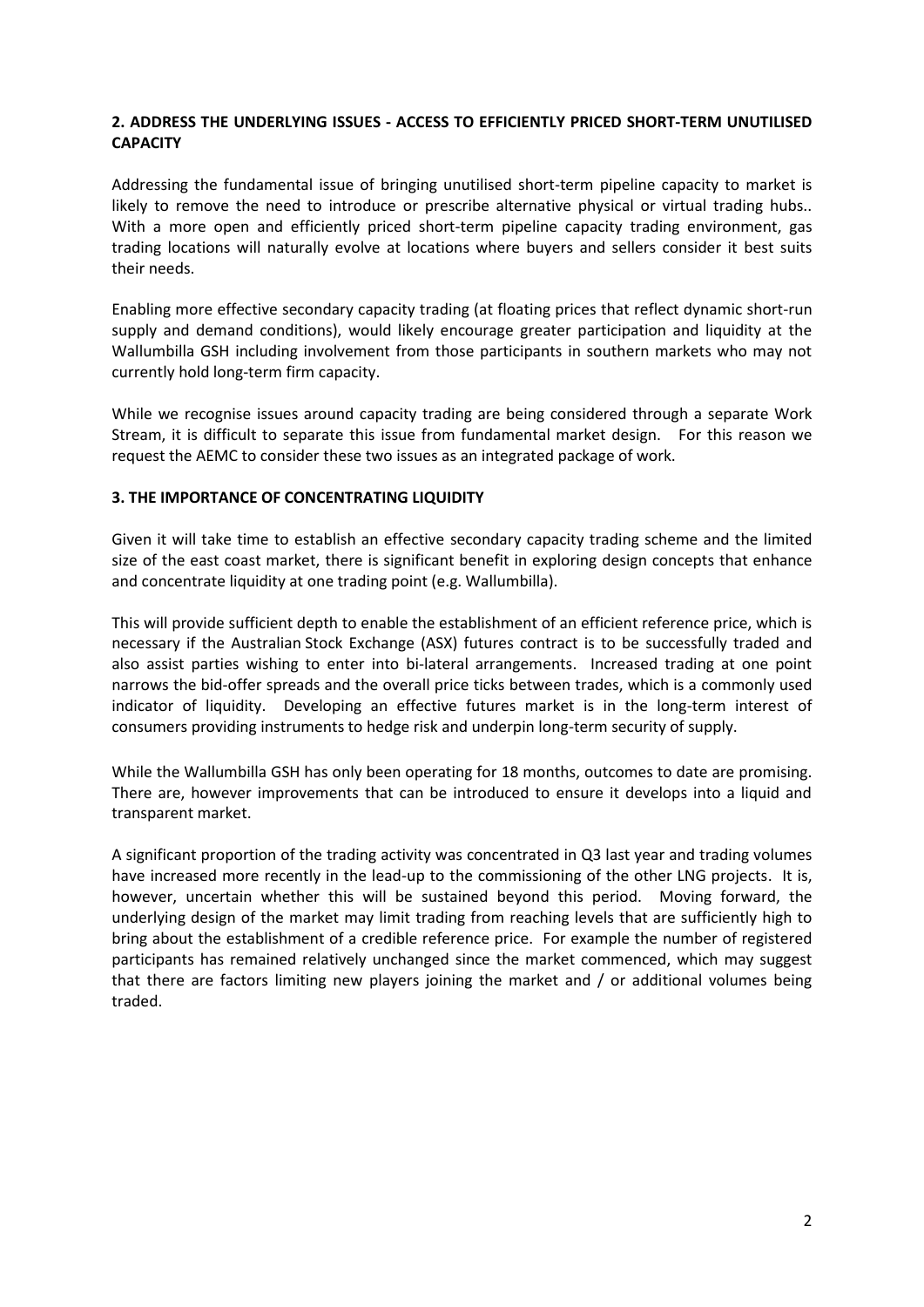## **4. INITIAL ASSESSMENT OF THE OPTIONS**

In our view, the two primary objectives of market development for the east coast are to enable gas to move freely to customers who value it most and ensure underlying prices are efficient (i.e. reflect underlying supply-demand in the short-term and signal the need for new investment).

While outcomes on capacity trading are likely to be highly influential on achieving these objectives, for simplicity we have endeavoured to limit our consideration of each of the concepts to factors that will increase liquidity. We have broken this into a number of criteria and formulated an initial assessment based on the information available and our understanding of how the concepts are expected to operate. These criteria include whether the design:

- 1. Supports the market to determine optimal trading locations;
- 2. Captures a broad set of buyers and sellers;
- 3. Facilitates the flow of gas to its highest value;
- 4. Presents complexity in Implementation– e.g. does it require entry/exit models, property rights amendments and or capacity trading?

Table 1 below provides a high level summary of our initial assessment (NOTE GREEN = LIKELY, AMBER = POTENTIALLY AND RED = UNLIKELY). This is followed by a discussion of the benefits and challenges of each of the options.

# **Table 1: QGC Overall Assessment of Design Concepts**

| <b>Assessment Criteria</b>                | Concept 1 | Concept 2 | Concept 3 | Concept 4 |
|-------------------------------------------|-----------|-----------|-----------|-----------|
| <b>Market determined trading location</b> |           |           |           |           |
| Captures a broad set of players           |           |           |           |           |
| Gas flows to its highest value customer   |           |           |           |           |
| <b>Implementation complexity</b>          |           |           |           |           |
| Overall potential to increase liquidity   |           |           |           |           |

# *Concept 1 – Multiple physical hub locations with balancing at Sydney and Adelaide*

Key features: under this concept, market participants would trade physical gas on GSHs at Wallumbilla, Moomba, Longford, Gladstone and Iona. Essentially it represents a US style model where physical hubs are located at intersection points between major pipelines*.*

#### *Benefits:*

 In one aspect this could represent an overall improvement on the current structure as there are harmonised trading arrangements across the east-coast. Multiple market designs make trading complex, inefficient and costly for participants.

# *Challenges/Issues*

- The underlying market is too small to support this market design.
	- $\circ$  In contrast to the US market (which is noticeably larger and more integrated), it is unlikely that the multiple point design will enable the development of a principle reference price for the east coast under this model. Rather, it is more than likely that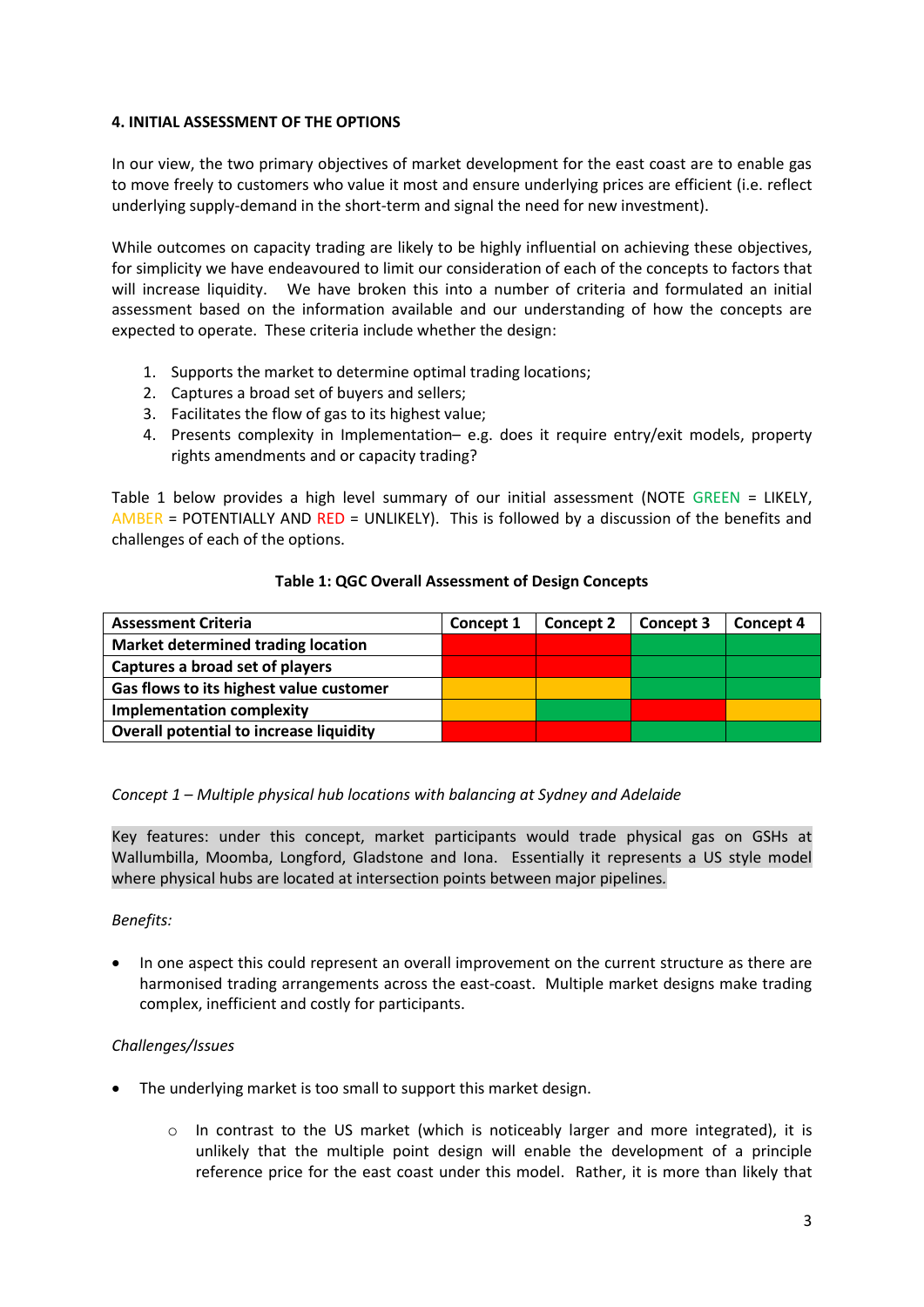separate markets will emerge with a smaller concentration of players. Essentially this model could suffer from some of the same issues as the Short-term Trading Markets (**STTM**) in terms of trading thin volumes and limited participants. Overall this does not support the development of a creditable reference price.

- It would need to be underpinned by a well-functioning secondary capacity trading scheme.
	- $\circ$  A short-term capacity trading mechanism would be required to operate on all major pipelines to ensure that prices remain reflective of supply and demand and are not subject to manipulation by shippers holding the majority of pipeline capacity. It is difficult to envisage that such arrangements could be introduced ahead of changes to the pipeline regulatory framework, which are complex in nature.
- Arguments that sharper locational prices, generated under this model, could assist in identifying contractual congestion on pipelines is not an adequate basis to implement changes.
	- o In QGC's view, implementing policy changes to highlight known market failures does not represent a sound approach to policy development and it would be concerning if this was one of the primary drivers for progressing this model. It is far more preferable to separate these issues and focus the outcomes from this Work Stream on designing concepts that support the long-term interests of the market.

# *Concept 2 – Northern and southern virtual hub with balancing at Sydney and Adelaide*

*Key features: this concept would allow participants to trade natural gas at the northern hub (Roma to Brisbane Pipeline (RBP) and Wallumbilla and southern hub (encompassing the entire Victorian Declared Transmission System).*

# *Benefits:*

- While QGC questions the overall benefits of this model in terms of market liquidity (see below) it is a logical step change to create a single Wallumbilla/RBP hub for a number of other reasons:
	- $\circ$  It would reduce the transactional costs imposed on participants at the Brisbane STTM;
	- o The Brisbane STTM is serviced by a single pipeline from Wallumbilla (the Sydney and Adelaide STTMs are supplied by multiple pipelines); and
	- $\circ$  The regulatory changes required to create the virtual hub are likely to be relatively less complex as RBP is a regulated pipeline.

#### *Challenges/Issues*

o Outside the changes Declared Wholesale Gas Market (DWGM,) this concept represents the least level of change relative to the other options .Given the identified issues with the current market design, this concept is unlikely to generate additional liquidity and a creditable reference price being established at any one trading location. Similar to the issues discussed regarding concept 1, it does not represent a sufficiently deep pool of potential buyers and sellers.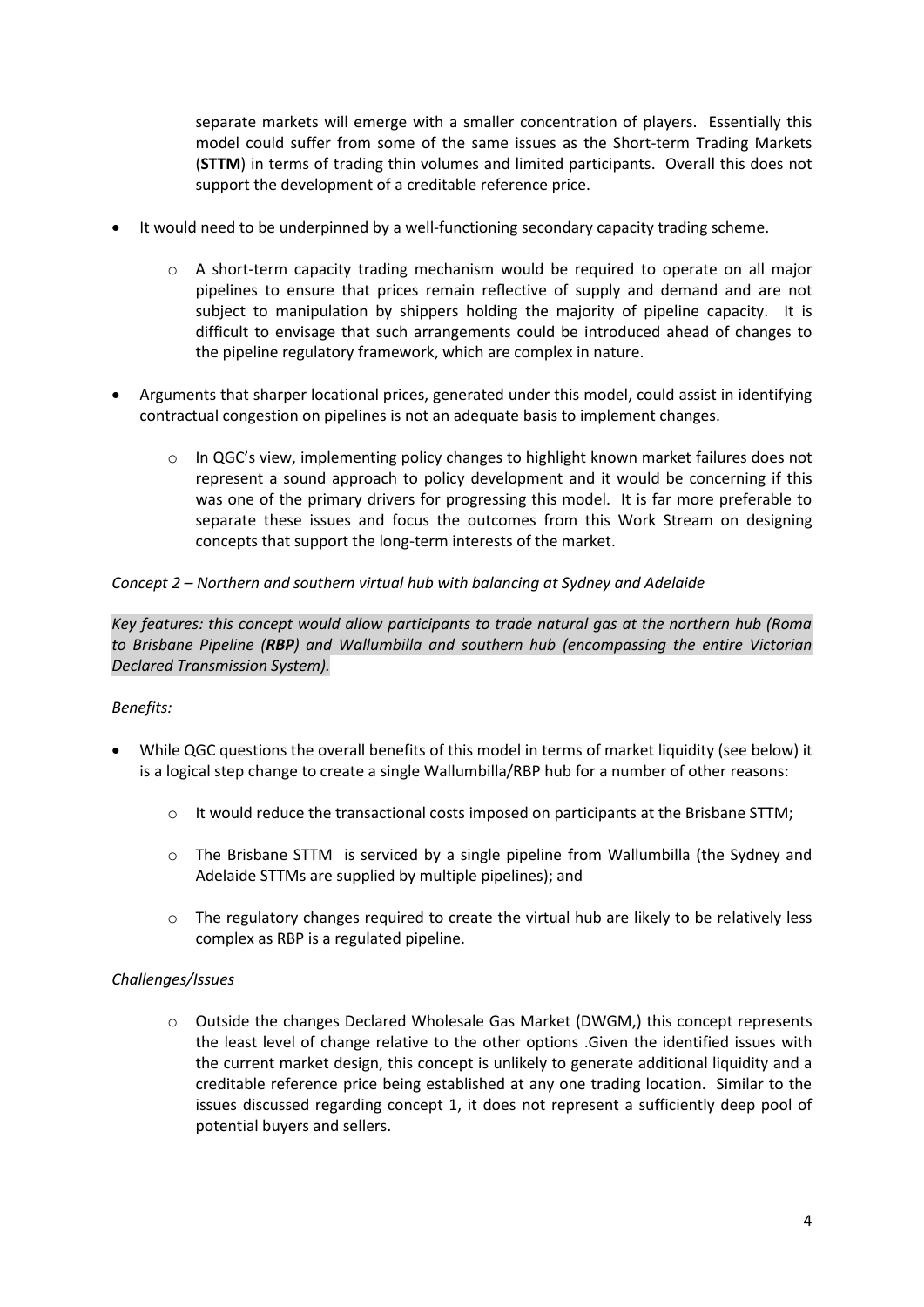- o While it does incorporate the RBP, as part of the virtual Wallumbilla/Northern supply hub (and presumably results in the closure/voluntary market at the Brisbane STTM) it is unclear whether it will lift overall liquidity and materially assist in the formation of a credible reference price. Fundamentally, the structure of the market (i.e. low number of participants) is not altered, and as evidenced in recent months demand at the Brisbane STTM is falling and flows are reversing.
- $\circ$  As QGC is not a current participant in the DWGM, we are not in a position to evaluate whether the suggested changes to the southern market are beneficial.
- This concept also contemplates the inclusion of a GSH at Moomba in order to provide an alternative centralised exchange for participants (particularly southern players) to trade gas. There are, however, a range of factors that require more detailed consideration in order to demonstrate that establishing a separate pricing point at Moomba is the optimal short and / or long-term solution for the east coast gas market.
	- o QGC actively supports enabling participants/customers across the east coast to access exchange traded gas markets. Moomba is an obvious potential location for southern based customers and end-users to access direct supply or supply from Gippsland/Bass Strait Basins. We note there is a lack of access for northerly flows on the South West Queensland Pipeline (**SWQP**), which is likely to be impacting southern based participants' ability to trade at Wallumbilla.
	- o QGC considers a well-functioning exchange market at Wallumbilla is central to growing liquidity on the east coast. One such issue is whether introducing a new pricing point at Moomba will split market liquidity and create greater price volatility. QGC is of the view that this is a likely outcome. We understood an important aspect of this Work Stream was to gain a more detailed understanding of this issue and we would encourage the AEMC to further this analysis in consultation with stakeholders.
	- $\circ$  As mentioned, given the size of the east coast gas market and at this stage in its development, there is significant benefit in concentrating trading/liquidity at one trading point (e.g. Wallumbilla). This will provide sufficient depth to enable the establishment of an efficient reference price. In this sense, consideration of a separate pricing point at Moomba should not only be limited to assessing the potential impacts for the different trading points. It should equally consider how it is most appropriately incorporated into a market design so as to maximise liquidity across the entire east coast.
- In addressing these issues, QGG considers a variant on this concept would best meet the needs of the market in the short to medium term. This is outlined in Section 5.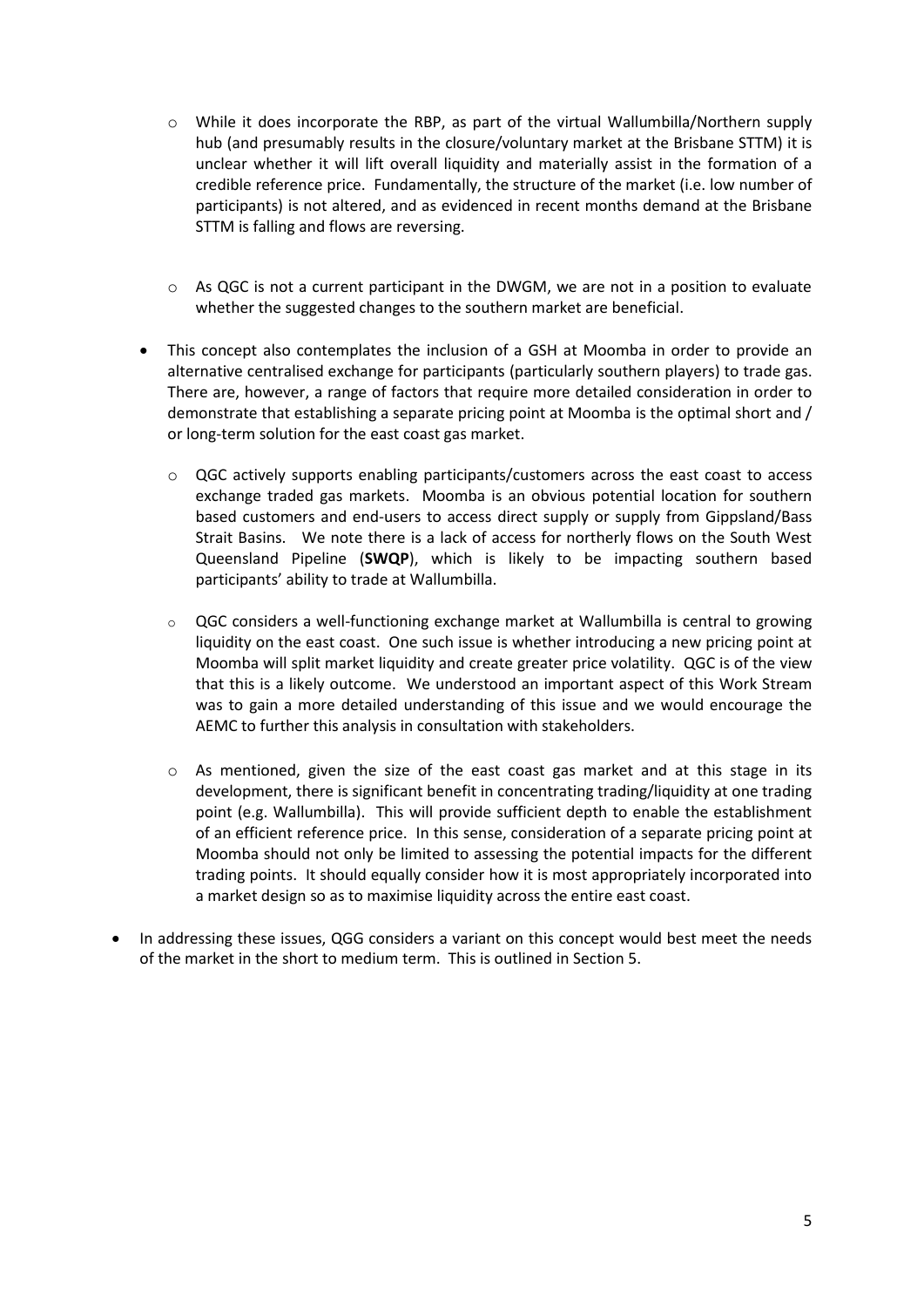## *Concept 3 – Two large virtual hubs covering the east coast*

*Key features: As with concept 2, market participants can trade natural gas at the northern and southern hubs. However, the geographical hub definitions are far larger than concept 2. Incorporating Mt Isa and Gladstone in the northern hub and Moomba and Tasmania in the south.*

## *Benefits:*

- QGC would view a concept similar to this as the preferable longer-term market model for the east coast (i.e. a potential ten year aspirational target for the market).
	- o It encompasses the broadest set of potential buyers and sellers. It has the most potential to maximise trading liquidity in each hub so as to foster the development of a credible reference price.

## *Challenges/Issues:*

 As noted by the AEMC, it represents a significant departure from the status quo and presents a wide ranging set of complexities (such as entry/exist pricing) that would take time to progress. As such it is unlikely it could be implemented, in full, over the near term.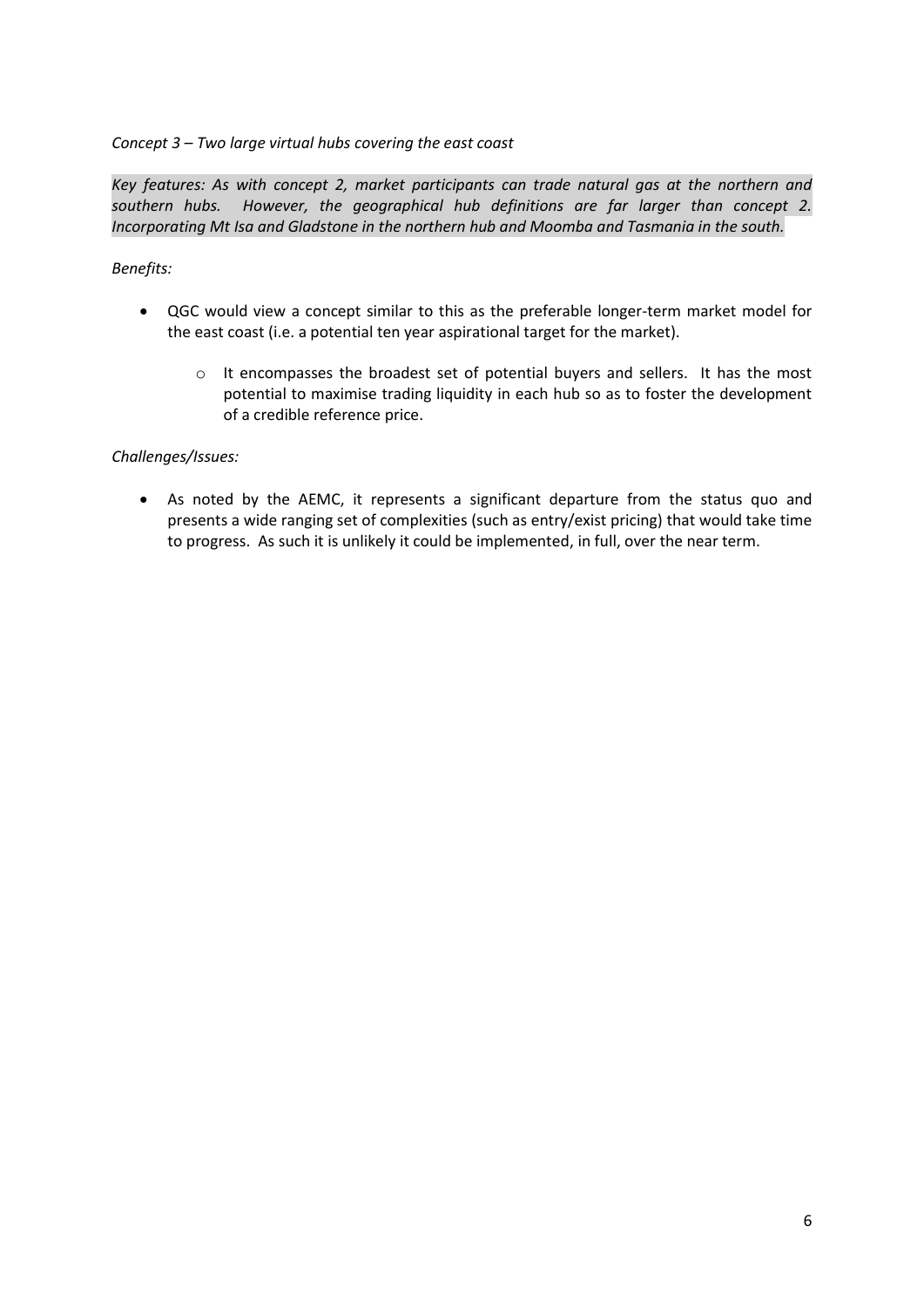### **5. "CONCEPT 4" – A VIRTUAL CENTRAL HUB WITH PHYSICAL TRADING AT GLADSTONE**

Concept 4 **-** *This concept would allow participants to trade natural gas at a virtual central hub (incorporating Wallumbilla and the SWQP). The proposed Southern Hub would still exist along with a new physical trading point at Gladstone.*

Overall, this concept offers a short to medium term solution for advancing market while other more complex changes are examined regarding pipeline frameworks. It differs from the other design concepts as it:

- 1. Proposes a new central virtual hub covering the SWQP and incorporating the existing Wallumbilla and Moomba facility and related infrastructure.
- 2. Captures the major demand entry/exit points.
- 3. Creates a new voluntary physical market at Gladstone.

The Attachment includes a map indicating the new hub definitions under concept 4 (marked in red) overlaid on concept 2. The key production and demand centres are also marked in yellow and green respectively.

#### *Benefits:*

- It could be implemented more simply than Concept 3, while still capturing the major production and demand elements of the east coast markets (i.e. represents a broader set of the market participants (and gas flows) than currently exists at Wallumbilla GSH). In our view, the proposed coverage of buyers and sellers is likely to create a market with sufficient depth to underpin the establishment of a creditable reference price.
	- $\circ$  It incorporates the two major production areas (outside Victoria) and it will capture a significant proportion of the expected future gas flow across the east coast.
	- $\circ$  It is likely to be easier to implement in the short-term (relative to other options) as the regulatory aspects only apply to one major pipeline.
	- $\circ$  It strikes the appropriate balance between concentrating liquidity and avoiding wide sweeping regulatory change to pipelines arrangements across the east coast.
	- o Depending on whether there are changes made to the STTM in Brisbane there is potential the central hub could extend across RBP, although this would require more detailed consideration.
- It incorporates Moomba, as part of the east coast market design, in a manner that best supports overall liquidity and appropriately captures the role it plays as a "transit point" for gas.
	- o There is a clear case for Moomba to form part of a central hub linked to Wallumbilla.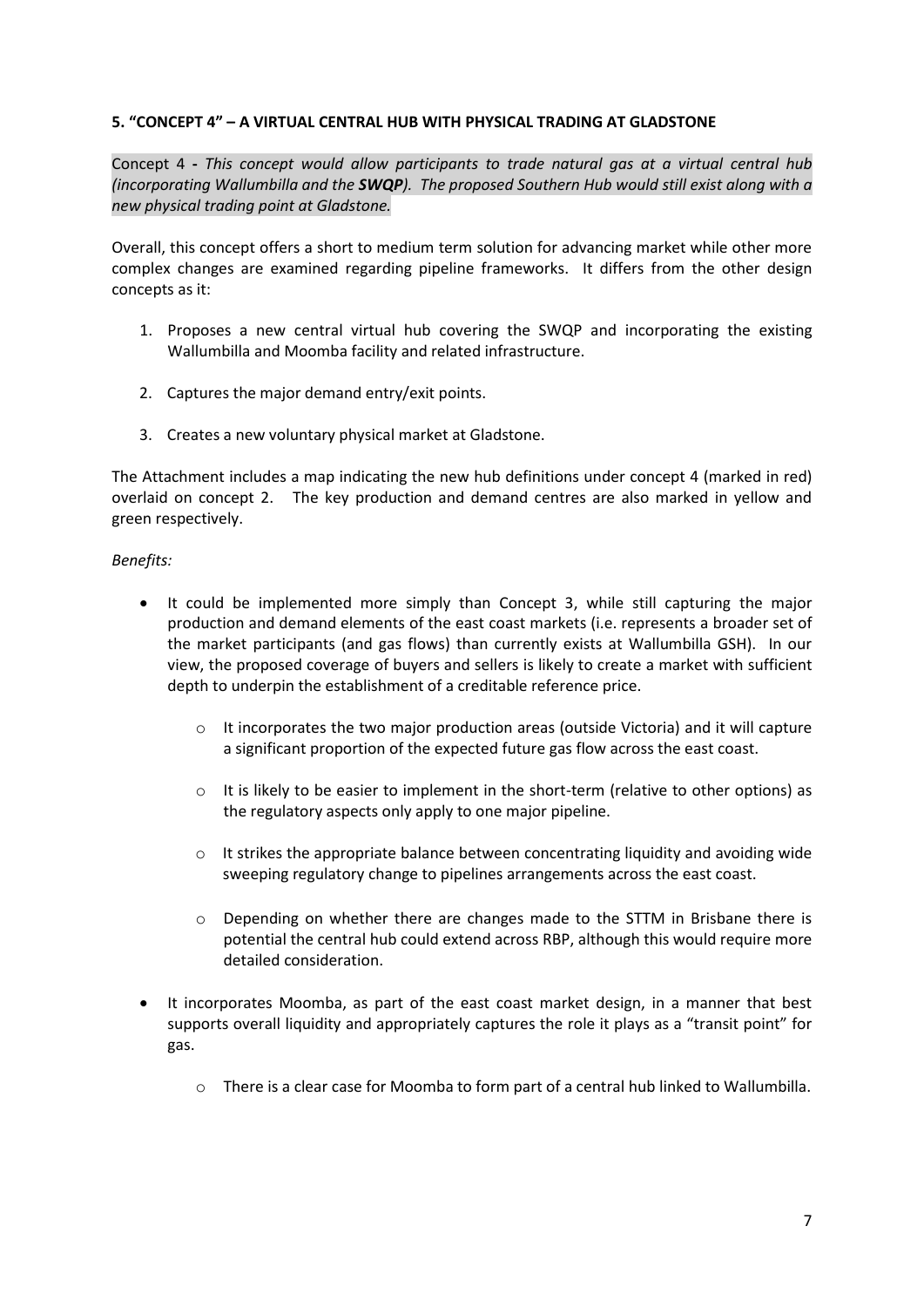- o While we acknowledge that physical gas sales at Moomba are more than likely to service customers in the southern markets, given the scale of Queensland's LNG load compared to the domestic market, pricing at Moomba (and potentially in the southern market) is expected to be heavily influenced by supply and demand conditions in the north.
- Provides a new platform for buyers and sellers in Gladstone to exchange short-term available gas.
	- o Gladstone represents a distinct physical short-term market there are a number of industrial gas customers in and around the region possibility looking to trade gas and there is potential for spot gas from the LNG facilities due to unexpected events etc.
- QGC has previously suggested an alternative model where Moomba would be considered a receipt point for the Wallumbilla GSH. Under this model, trades would be based off the Wallumbilla price ex-transport. While, implementation would require a number of issues to be worked through, this could be examined as an intermediate step towards the creation of a central hub.

## *Issues for further consideration*

- Entry and exit arrangements would need to be established, which involves consideration of how these are best applied to the SWQP as an "uncovered" pipeline (and whether any regulation is necessary).
- The Australian Energy Market Operator is currently considering the development of a single product at for the Wallumbilla GSH. This work could be helpful in the context of the SWQP. APA's ownership (and potential operator of the Wallumbilla GSH) of the majority of the infrastructure across the proposed central hub is also advantageous in terms of addressing implementation issues.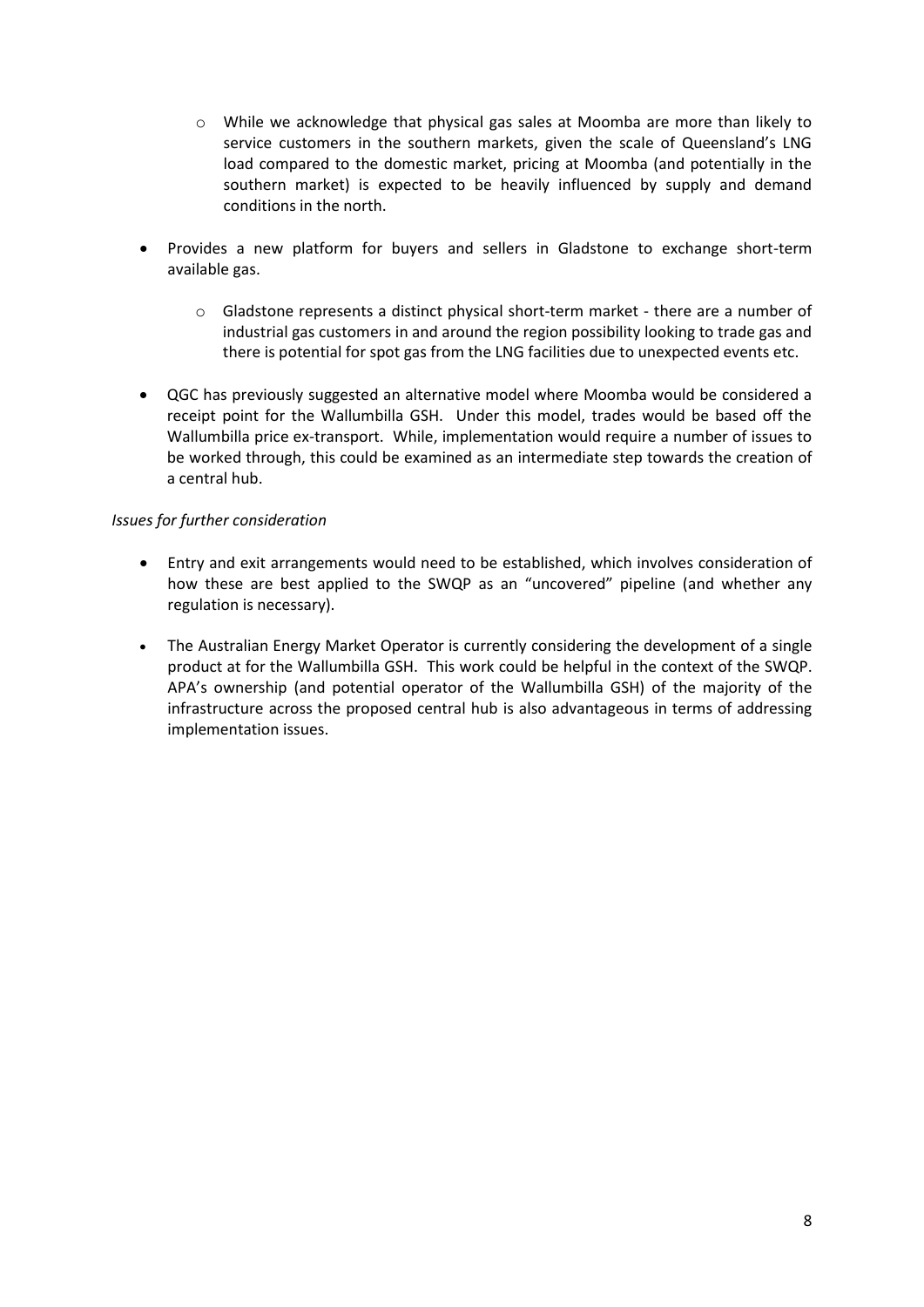#### **6. OTHER ISSUES – DEVELOPMENT OF AN INTRA-DAY MARKET**

In earlier submissions, QGC identified that establishment of "within-day" trading flexibility is essential to allow further balancing (due to the swings in LNG production), increased liquidity and the overall development of a well-functioning east coast gas market. It is our expectation that this issue would also be considered through this Work Stream and in do so examine the impediments to and options for creating a viable intraday gas market.

We note this Paper (and other elements of the Review) touches on some aspects such as harmonising the "gas day" and the role and operation of the STTM's, however this does not extend to intraday renominations. We would encourage the AEMC to consider this specific issue as it progresses the Wholesale Gas Markets' Work Stream. We note the ACCC Wholesale Gas Inquiry may consider this issue in the context of competition and market structure, but it is equally relevant to market design and the development of a liquid and transparent short-term market.

This capability is necessary to enable participants to respond to "within-day" changes in supply and demand. For example an unplanned LNG facility outage could result in excess gas being made available to the market. "Within-day" renomination capability could enable a gas-fired generator to respond to higher than expected evening peak demand by sourcing this additional gas. Furthermore, establishing a "within-day" market is central to the effectiveness of other market development initiatives (including a potential secondary capacity trading regime).

While intraday renominations are a feature of mature overseas gas markets (such as the UK), there has been little real discussion on why greater flexibility is not available within the east coast gas market. While QGC is led to believe that, under many Gas Transportation Agreements, renominations are cost prohibitive, it needs to be fully explored by the AEMC as part of this process and inappropriate non-cost reflective charges are avoided in the future.